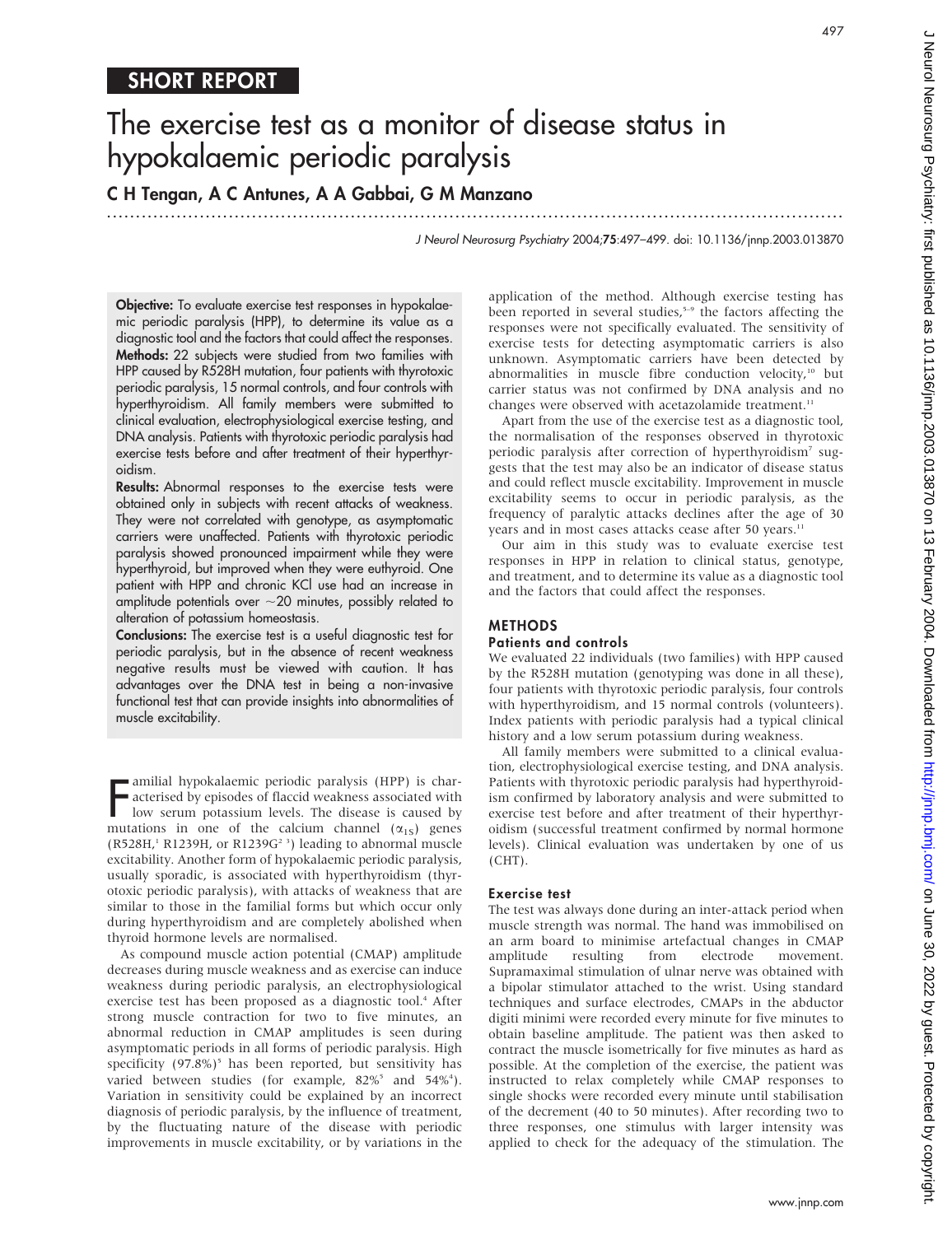percentage changes in amplitude were calculated according to McMannis et al. 4

The study was approved by the ethics committee of Universidade Federal de São Paulo and was in accordance with the ethical standards of the Helsinki Declaration of 1975.

# RESULTS

CMAP amplitude decrement was not influenced by age or sex and varied from 5.4% to 28.8% (mean 15%) in the control group. The R528H mutation was found in 14 individuals: four asymptomatic carriers (who had never had symptoms) and 10 affected subjects (with at least one well characterised transient attack of weakness). Affected subjects could be classified into two groups: those with recent attacks (attacks in a period of less than one year before the test), and those with previous attacks (attacks in the past but no symptoms for at least one year). Affected subjects with recent attacks  $(n = 6)$  showed more pronounced decrements  $(31.1\%$  to 64.3%), while the subjects with previous attacks had decrements similar to the control group (below 30%). All other subjects, carriers or non-carriers, were completely asymptomatic and showed responses below 30%. All patients with thyrotoxic periodic paralysis had recent clinical attacks and showed more pronounced decrements in CMAP amplitudes (46.8–66.8%) while they were in the hyperthyroid state, with normalisation of the responses after returning to the euthyroid state (fig 1A).

The exercise test had a sensitivity of 55% and a specificity of 97% on the basis of the following: confirmation of the disease by identifying the R528H mutation or by the presence of thyrotoxic periodic paralysis; and the definition of a normal exercise test response as a decrement below 29% (mean +2 SD of values from normal controls and hyperthyroid controls). However, sensitivity increased to 100% when we included the occurrence of recent attacks in the definition of the disease.

While retesting was done in all patients with thyrotoxic periodic paralysis, it was carried out in only one patient with FPP, who had a different pattern of response from the rest (fig 1B). This patient had almost daily attacks and had a decrement of only 31.1% with the use of high doses of potassium chloride (KCl) daily. Other drugs, including carbonic anhydrase inhibitors, had been discontinued because of side effects. The use of KCl improved muscle weakness during attacks and allowed the patient to carry on a normal level of daily activities. Recently the patient developed more severe attacks even with KCl, but with normal muscle strength during the inter-attack period. Serum potassium was 5.5 mmol/l and on the same day, a second exercise test showed a rapid decrement (25%) during the first seven minutes after exercise, followed by increase in amplitude (16%) over the next 25 minutes. Reviewing the first test in this patient, we saw that the same type of response was already present at that time, but was less pronounced.

No other preventive drugs were used by the familial cases. KCl was used sporadically by two other subjects during attacks. These patients showed decrements of 45.5% and 67% and did not take KCl before the test.

# **DISCUSSION**

Our study clearly shows that an abnormal response on exercise testing was correlated with disease status and not genotype. Because of incomplete penetrance in women, the presence of the R528H mutation is not a good indicator of disease activity, $12$  which can be predicted by the exercise test. As a diagnostic tool, exercise testing had high specificity but low sensitivity (55%) when defining the presence of the



Figure 1 Responses obtained on the exercise test in hypokalaemic periodic paralysis. (A) Asymptomatic carriers and affected subjects with previous attacks had decrements similar to controls, while larger decrements were observed in affected subjects with recent attacks and in patients with thyrotoxic periodic paralysis (TPP–before). After treatment, patients with thyrotoxic periodic paralysis (TPP–after) showed decrements in compound muscle action potential (CMAP) amplitudes similar to control responses. Controls with hyperthyroidism (Ctrl–tireo) but no history of periodic weakness showed decrements of less than 30%. Horizontal line in the box are medians; top and bottom edges of the box are 25th and 75th centiles; error bars are  $\pm 1.5 \times$  interquartile range; unfilled dots are outliers. (B) Typical exercise test response is characterised by a slight increase in CMAP amplitude after exercise, followed by a progressive decline in amplitudes until stabilisation. One of the patients showed a new type of response, with a rapid decrement (25%) during the first seven minutes after exercise, followed by a 16% increase in amplitude over the next 25 minutes until stabilisation. Results of CMAP amplitudes are expressed as a percentage, where 100% is the mean of CMAP amplitudes obtained during the pre-exercise period.

disease by genotype alone, given that normal responses were obtained in asymptomatic carriers and affected subjects with previous attacks. However, sensitivity increases to 100% when recent symptoms are included along with the genotype in defining the presence of disease. This is important because if the patient is evaluated for a diagnosis of periodic paralysis, usually following a recent complaint of weakness, the exercise test is a good diagnostic test, while in the absence of recent weakness or with chronic use of KCl, negative results must be viewed with caution. The correlation between exercise test results and disease status was confirmed by the